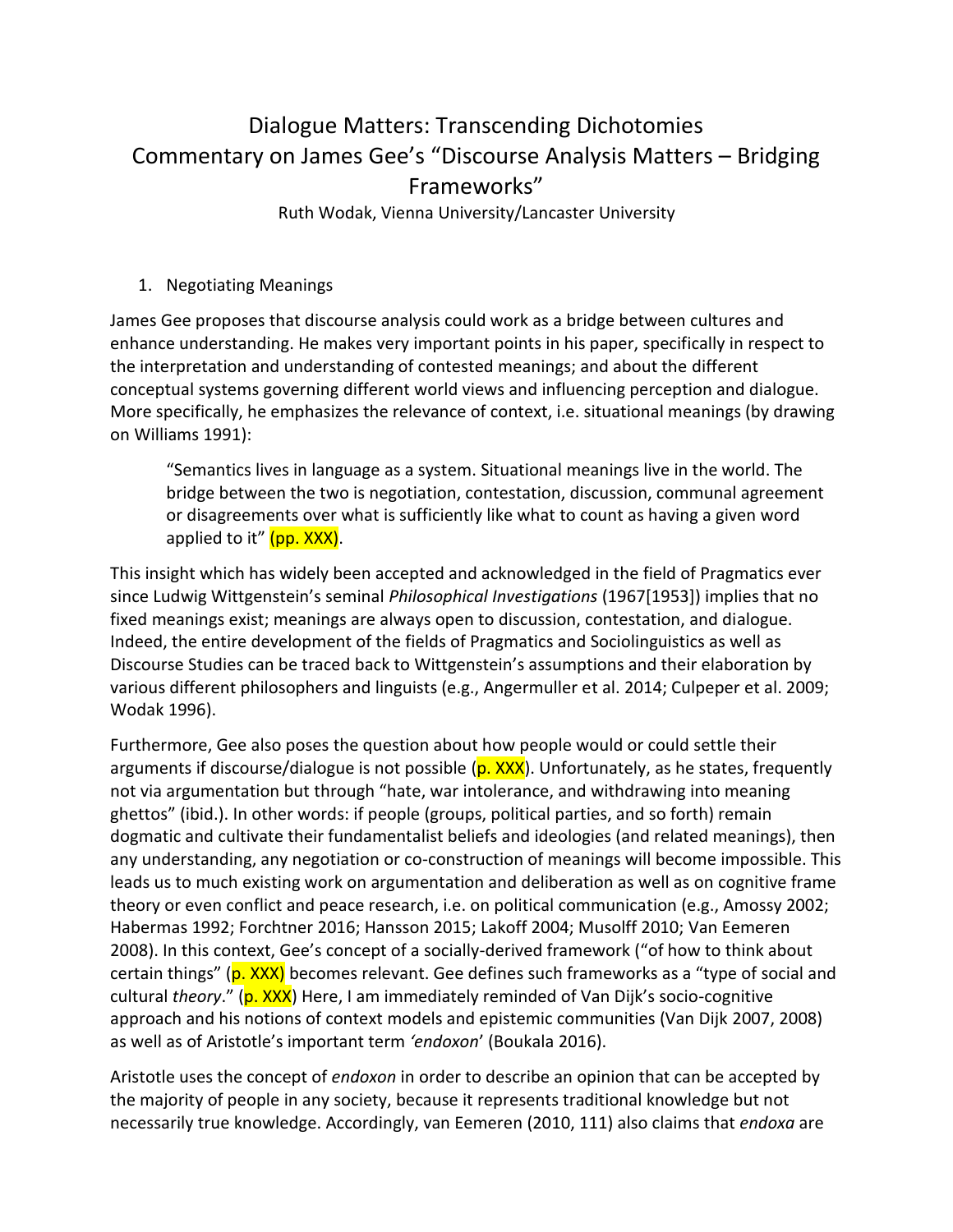defined as commonly held beliefs or generally accepted commitments. This approach supports Habermas' thesis (1992) that legal systems must ultimately always be grounded in moral systems, and that formal procedural law, having cut its connections with sacred law and its larger religious context, was forced to let morality in again through the back door, to shape whatever room for interpretation was left - the more so, the more law in fact became an instrument of governmental control.

Obviously, nobody acts on the basis of a *tabula rasa*, everybody has been socialized into knowledge communities and communities of practice; and everybody always carries specific expectations into every speech situation with them (Wodak 2011). Thus, it would be – and here I totally agree with Gee's appeal – really important to make such expectations explicit in order to understand each other's background and positioning, and to possibly make compromises between each other's frameworks.

In order to succeed in such an endeavor, people, however, would have to be willing to learn, to accommodate or even change and modify their views – which takes us to theories of learning (Wodak 2006; see below). However, if people (for example, teachers in Gee's paper, p. XXX) are not willing to learn or are "trapped into their frameworks", learning and subsequent dialogue become impossible. In such cases, people only hear and understand what they want to hear or understand; every new piece of information is used to support their already existing points of view. In politics, we frequently encounter such situations: politicians do not listen to each other; they actually don't seem to want to listen to each other, parallel worlds clash with each other and no understanding can be achieved.

2. Learning and Power

Generally speaking, Gee offers a vision of a world where people want to understand each other and make their socio-cultural frameworks explicit. In other words, a world where exchange, negotiation, deliberation, dialogue and compromise would be desirable and achievable. Such an imaginary presupposes, I believe, contexts where power relations would also be made explicit and hence, 'true' learning would become possible. However, Gee does not discuss power relations and structural conditions and constraints in any detail. Gee offers us an interesting example of learning and claims that goodwill is necessary to engage in critical discussion. Goodwill would imply – as mentioned above – the willingness to compromise and to challenge one's own belief systems. However, structural constraints and power relations also have to be considered. Thus, in the following, I briefly add some considerations on the notions of power and learning.

Discourse theorists of Foucauldian governmentality studies, hegemony analysis (Laclau) or psychoanalysis (Lacan) assume that both power and subjectivity shape and are shaped by discursive practices. Indeed, society and its actors, social inequality and its agents, symbolic and cultural orders and their subjects are no givens; they are made and unmade in discursive practices. In this sense, discourse does not only represent what people do, think and are in the social world; representing the world can also mean constituting it in a certain way (Angermuller et al. 2014). At the same time, discursive practices testify to the intricate relationship of power and subjectivity. Who is entitled to say what from which position and with what effect is discursively regulated: not everybody has the same chance to become visible and exist as a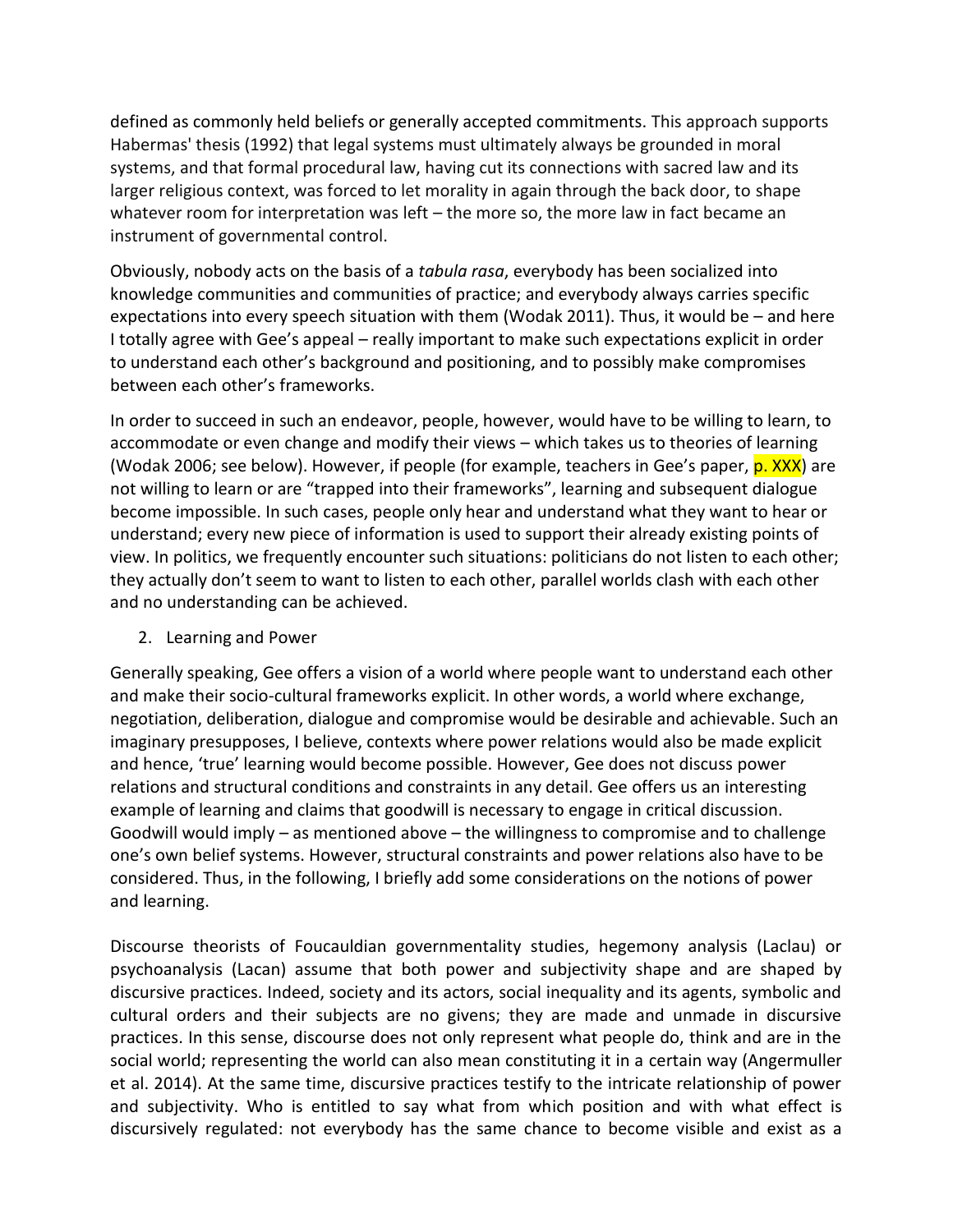subject, to participate in the exchange with others and thus to shape what counts as reality in a community.

Typically, critical sociolinguistics and discourse studies are interested in the way discourse (re)produces social domination, i.e. power abuse by one group over others, and how dominated groups may discursively resist such abuse. Gramsci's observation that the maintenance of contemporary power rests not only on coercive force but also on *'hegemony'* (winning the consent of the majority) has been particularly influential. The emphasis on hegemony entails an emphasis on *ideology*, and on how the structures and practices of ordinary life routinely normalize capitalist social relations. Althusser (1971) made a major contribution to the theory of ideology, demonstrating how these are linked to material practices embedded in social institutions (e.g. school teaching). He also showed their capacity to position people as social 'subjects', although he tended toward an overly deterministic (structuralist) version of this process which left little room for action by subjects (Fairclough et al. 2011). Lukes (2005, 28) emphasises the ideological dimensions of power (relations):

"Is it not the supreme and most insidious exercise of power to prevent people, to whatever degree, from having grievances by shaping their perceptions, cognitions, and preferences in such a way that they accept their role in the existing order of things, either because they see it as natural and interchangeable, or because they value it as divinely ordained and beneficial?"

Foucault primarily focuses on "technologies of power": discipline is a complex bundle of power technologies developed during the eighteenth and nineteenth centuries. Power is thus exercised with intention – but it is not individual intention. Foucault relies on what is accepted knowledge about how to exercise power (Jäger & Maier 2015). He recommends an analysis of power with a rather functionalist strategy: in his historical analysis in *Surveiller et Punir*  (Foucault 1975), Foucault raises questions concerning the social functions and effects of different technologies of surveillance and punishment: How do things work at the level of ongoing subjugation, at the level of those continuous processes which subject our bodies, govern our gestures, and dictate our behaviour?

In every text (written, oral, visual), discursive differences are negotiated; they are governed by differences in power that are, in part, encoded in and determined by discourse and by genre. Therefore texts are often sites of struggle in that they show traces of differing discourses and ideologies contending and struggling for dominance. It becomes apparent that communication is always governed by more or less subtle or explicit power relations. Thus, any proposals for mutual understanding or "building bridges" would necessarily have to consider power structures and how to cope with these in dialogue.

Let us now approach the concepts of understanding and learning which have both, of course, been the subject of huge philosophical, sociological, political science, and linguistic literatures: Forchtner (2011) elaborates the weak but unavoidable, pragmatic presuppositions of communication oriented towards understanding as reconstructed in Jürgen Habermas' work. These presuppositions are viewed by Habermas (2008, 28) in terms of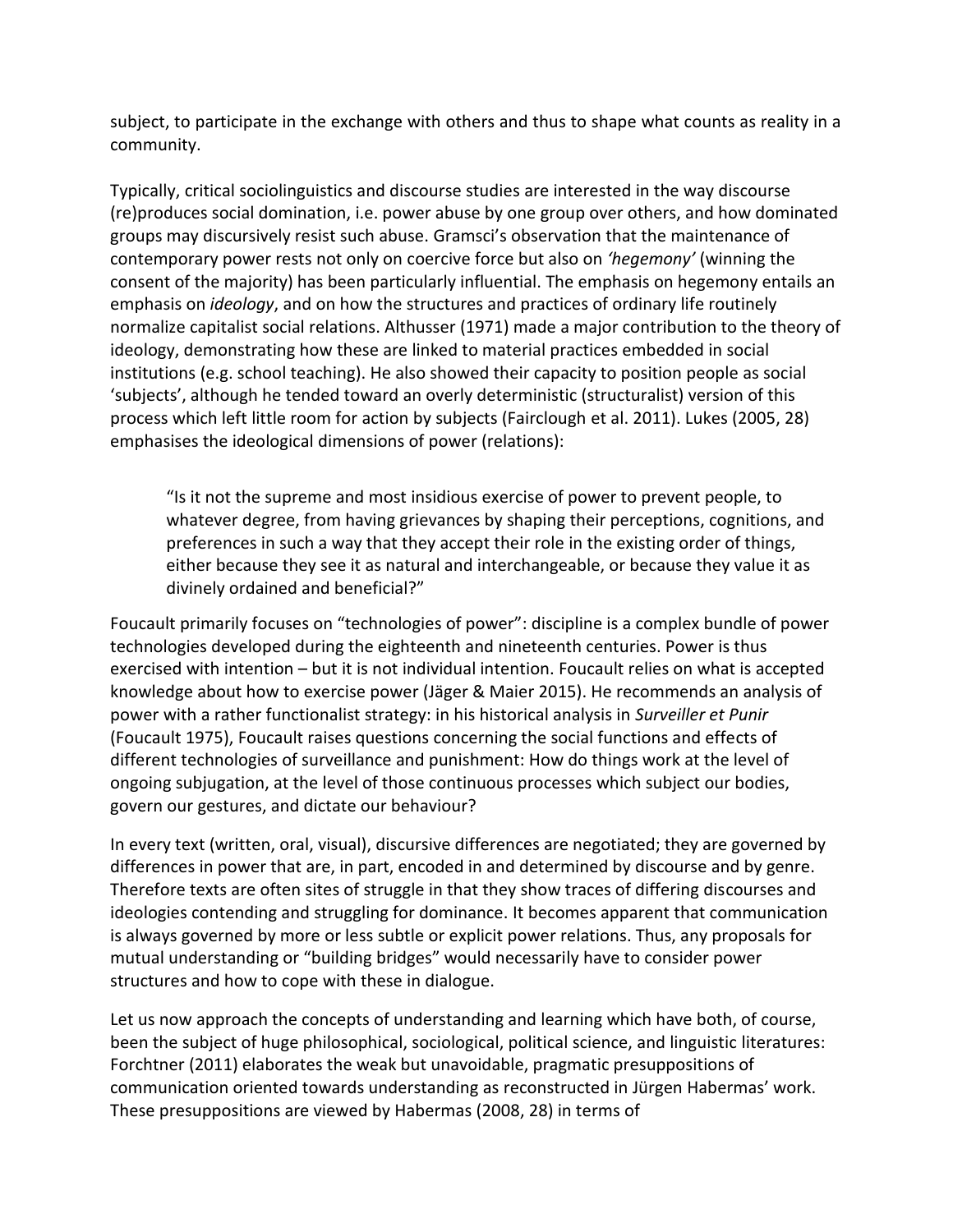"a world of independently existing objects, the reciprocal presupposition of rationality or 'accountability', the unconditionality of context-transcending validity claims such as truth and moral rightness, and the demanding presuppositions of argumentation".

The latter are particularly significant and need to be counterfactually assumed in communication oriented towards mutual understanding (including equal communicative rights, sincerity and freedom from repression and manipulation) (Forchtner & Wodak 2017).

Much recent interdisciplinary work on political argumentation draws on Habermas's seminal *Theory of Communicative Action* (1984). Habermas's critical approach proposes that two parties, should they want to reach agreement or consensus, have to satisfy a set of so-called "validity claims." These claims imply that the speakers have to make their utterances "intelligible" (or "comprehensible"), "true and truthful," and "right." Truth claims refer to the objective world being true or false (e.g., "I hereby say that the milk is spilt"); rightness claims refer to social actions being right or wrong (e.g., "I hereby declare that killing is wrong"); truthfulness claims refer to the degree of sincerity in our self-representation (e.g., "I hereby promise to return the book"). Another important concept draws inherently on Habermas's political philosophy: the concept of "*deliberation.*"

For Habermas, in contrast to Fischer and Gottweis (2012), deliberation does not necessarily equal argumentation. Deliberation can be understood as the public use of reason as inclusively as possible. Deliberation is rational to the extent that claims are exchanged in an egalitarian, inclusive, and discursive context. Thus, Reisigl and Wodak (2001,34) drawing on Habermas's emancipatory model, define "deliberative democracy" as "based on a free public sphere and a strong civil society, in which all concerned with the specific social problem in question can participate. … This model of democracy […] is also a theory of rational argumentation […] and discursive conflict solving."

Forchtner and Schneickert (2016) have further elaborated this line of thinking: the authors draw on work inspired by Habermas in which the idea of learning processes and their blocking has been conceptualized. For example, Miller (2006) offers a four-dimensional conceptualization of blocked learning. Such blockage of interaction could be caused by an existing consensus or a disagreement which cannot be challenged due to references to an authority, be it an individual/corporate actor or an idea/institution. *Dogmatic learning* leads to consensus, which is not challenged because of legitimizing references to an individual or corporate actor. *Defensive learning* views collectively shared knowledge and practices by a group as protected from criticism through reference to a particular idea or institution. *Regressive learning* excludes the *other* per se (for example through an *argumentum ad hominem*) from those who decide what is collectively shared. *Ideological learning* claims the existence of a fundamental antagonism/disagreement, which cannot be challenged by a certain idea. Forchtner and Schneickert (2016) offer manifold examples of these learning pathologies (which cannot be summarized here due to reasons of space); suffice to mention, however, that they analyze ideological learning in much detail by deconstructing various documents formally used in Higher Education in the former German Democratic Republic (ibid, 303).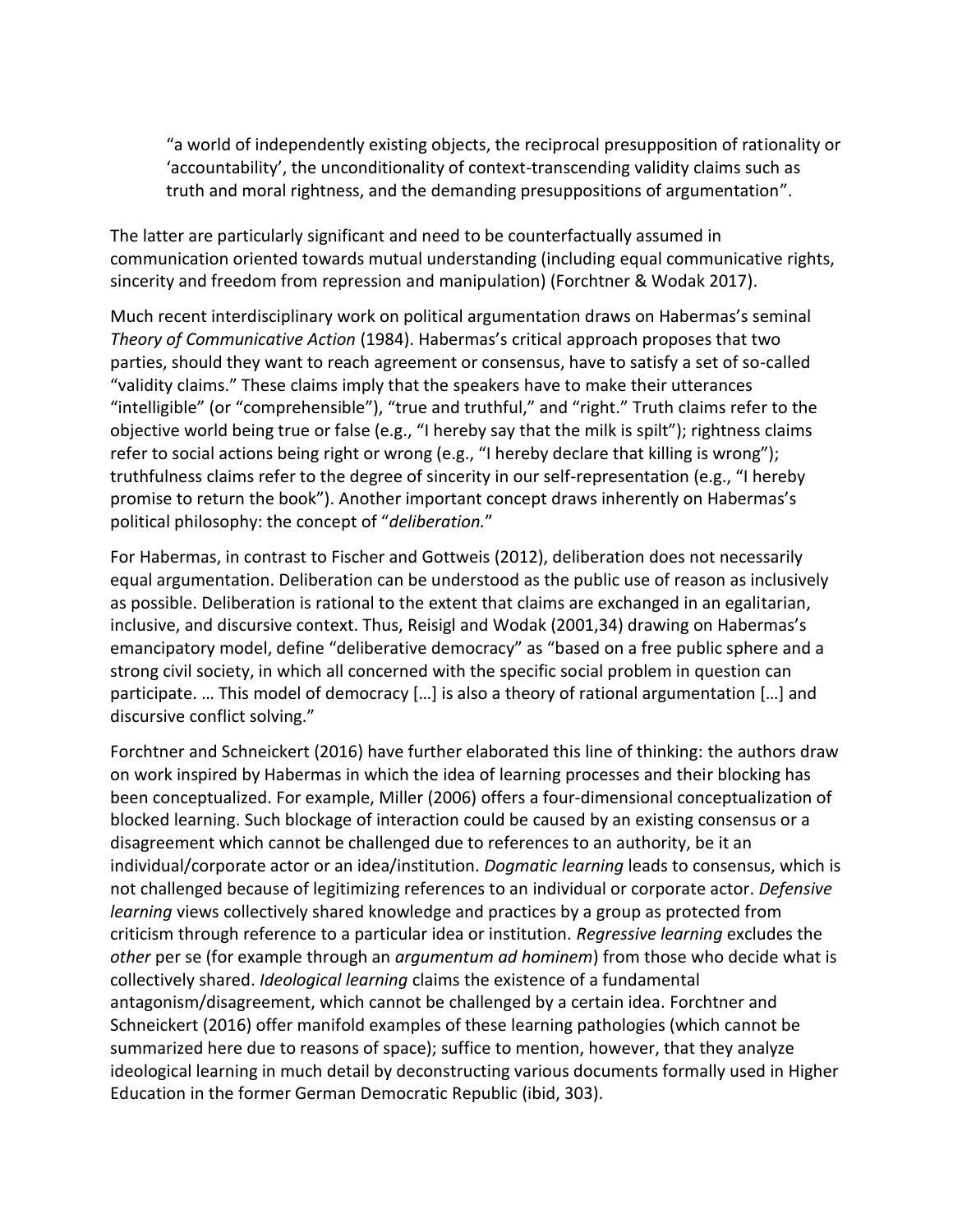Forchtner (2016) combines a Habermasian perspective with a narrative approach, by arguing that *modes of emplotting stories* (that is, the selective arrangement of events as melodramatic, tragic, comic or ironic) provide a more realistic dimension to assess intersubjective relations (and could thus also be used for an application of Gee's endeavor). Forchtner focusses on the ways actors, events, objects and processes feature in a *narrative*, and the expectations, emotive states and levels of certainty and self-righteousness of more or less self-critical subjects, which emerge from these stories. Melodramatic stories usually depict the world as being divided into dichotomies (good and bad), with the main protagonist of the story (with whom the audience is asked to identify) standing on "the right side". Comedies too, though less clear-cut, offer reassurance to the subject (indeed, they offer a happy ending) and thus, there is little reason for self-critique (see also the notions of "fictionalization of politics" and the "politicization of fiction": Wodak 2010, 2011). One of the examples analyzed by Forchtner concerns Habermas and Derrida's famous manifesto (2003) which, as he maintains, is characterized by strong comic elements, such as rebirth, reconciliation and a happy ending (Forchtner 2016). Other people can be criticized as lacking experience and having not learnt, thus facilitating self-righteousness and closure.

3. "East and West"

In a joint paper in 2010, Paul Chilton, Hailong Tian and I discussed the different traditions and meanings associated with the notion of "critique" in "the East" and "West" (Chilton et al. 2010). This was not an easy or straight forward undertaking as many dimensions had to be taken into account.

Firstly, we challenged the alleged dichotomy between East and West as such a dichotomy would presuppose two quasi homogenous static geographical entities characterized by distinct and observable differences. This is not the case as obviously no homogenous societies exist. Quite in contrast, both the Eastern and Western worlds have undergone manifold historical sociopolitical and cultural developments, terrible wars and revolutions, and different philosophical, political, and ideological changes. Indeed, also within nation states, there exist no homogenous societies or cultures. As apparent from decades-long sociolinguistic research, even linguistic variation is constitutive for every society. Hence, whenever we talk about East and West, we actually – I believe – reproduce orientalist and colonialist belief systems. Obviously, it is important to study socio-political change, both on a macro- and on a micro-level. We can distinguish, on the one hand, tendencies of change over long periods (such as described by Fairclough 1992); and, on the other hand, we can trace shifts on a local, regional or national micro-level, in context-dependent ways (Rheindorf & Wodak 2016).

Secondly, it is important to consider developments of power and power struggles. These also affect ideologies and belief systems, thus also what Gee labels as socio-cultural frameworks. Some frameworks are regarded as more adequate for specific contexts than others, by specific authorities, experts and politicians, i.e. those in power. This structural condition necessarily affects struggles over meaning, in all heterogeneous complex societies. This is why we stated in our paper that critique and reflection, i.e. not taking anything for granted, are relevant in order to deconstruct and understand meanings, to understand the presuppositions, implicatures and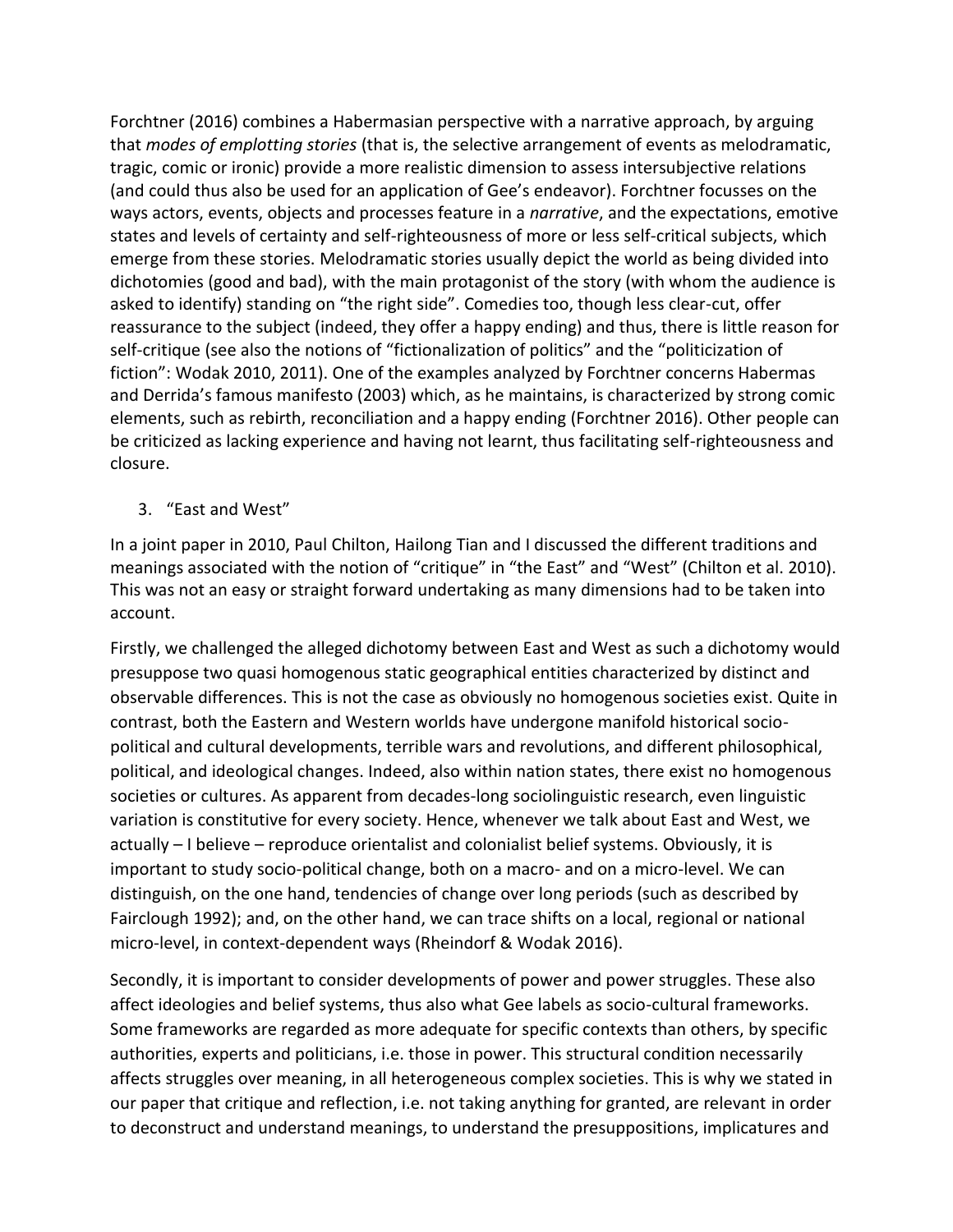endoxa in each context. Moreover, the normative stance and position, the specific stories and values which subjects endorse should be made explicit, challenged and reflected.

Thirdly, by reflecting on the notions of critique, deliberation, and ethics, we concluded that

"Being "critical" in Western CDA [Critical Discourse Analysis] does, then, imply ethical value judgments concerning what is "the good life", and these fundamental premises in all CDA work are not always overt. What this implies is a rather open-ended need to incorporate philosophical reflection into the underlying social, political and ethical premises of CDA, which may actually be independent of language and discourse." (Chilton et al. 2010, 25).

This is certainly true both globally and locally. Intellectual perspectives and traditions meet one another, in various local, regional, national, and transnational contexts, at differing points in time. Here, we could return to Gee's proposal that "interpretation of words and cultural frameworks – in and across science, politics, religion, society, institutions, and cultures – is a job for everyone with goodwill" (pp. XXX). I am convinced that we have enough theories, methodologies, and tools to conduct such "jobs" (and don't require new approaches or labels); however, such endeavors remain abstract if one does not consider, reflect, and challenge the normative frameworks on which one draws and which one would like to propose and discuss, as well, as complex socio-cultural contexts of understanding and learning, in the depth these issues deserve.

## References

- Althusser, L. (1971). Ideology and ideological state apparatus. In *Lenin and Philosophy and Other Essays*. London: New Left Books.
- Amossy, R. (2002). How to do things with doxa: Toward an analysis of argumentation in discourse. *Poetics Today* 23(3): 465–487.
- Angermuller, J., Maingueneau, D., & Wodak, R. (Eds.) (2014). *The Discourse Studies Reader. Main Currents in theory and analysis*. Amsterdam: Benjamins.
- Boukala, S. (2016). Rethinking topos in the discourse historical approach: Endoxon seeking and argumentation in Greek media discourses on 'Islamist terrorism'. *Discourse Studies* 18(3): 249–268
- Chilton, P., Tian, H., & Wodak, R. (2010). Reflections on Discourse and Critique in China and the West *Journal of Language and Politics* 9(4): 489-507
- Culpeper, J., Katamba, F., Kerswill, P., Wodak, R. & McEnery, T. (Eds.) (2009). *English Language: Description, Variation and Context* Basingstoke: Palgrave.
- Fairclough, N. (1992). *Discourse and Social Change.* London: Polity.
- Fairclough, N., Mulderrig, J., & Wodak, R. (2011). Critical Discourse Analysis. In: Van Dijk, T. A. (Ed.) *Discourse Studies. A multidisciplinary Introduction*. London: Sage, 357-378.
- Fischer, F., & Gottweis, H. (Eds.). (2012). *The argumentative turn revisited: Public policy as communicative practice*. Durham, NC: Duke University Press.
- Forchtner, B. (2011). Critique, the discourse-historical approach and the Frankfurt School. *Critical Discourse Studies* 8(1): 1-14.
- Forchtner, B. (2016) *Lessons from the past? Memory, narrativity and subjectivity*. Basingstoke: Palgrave.